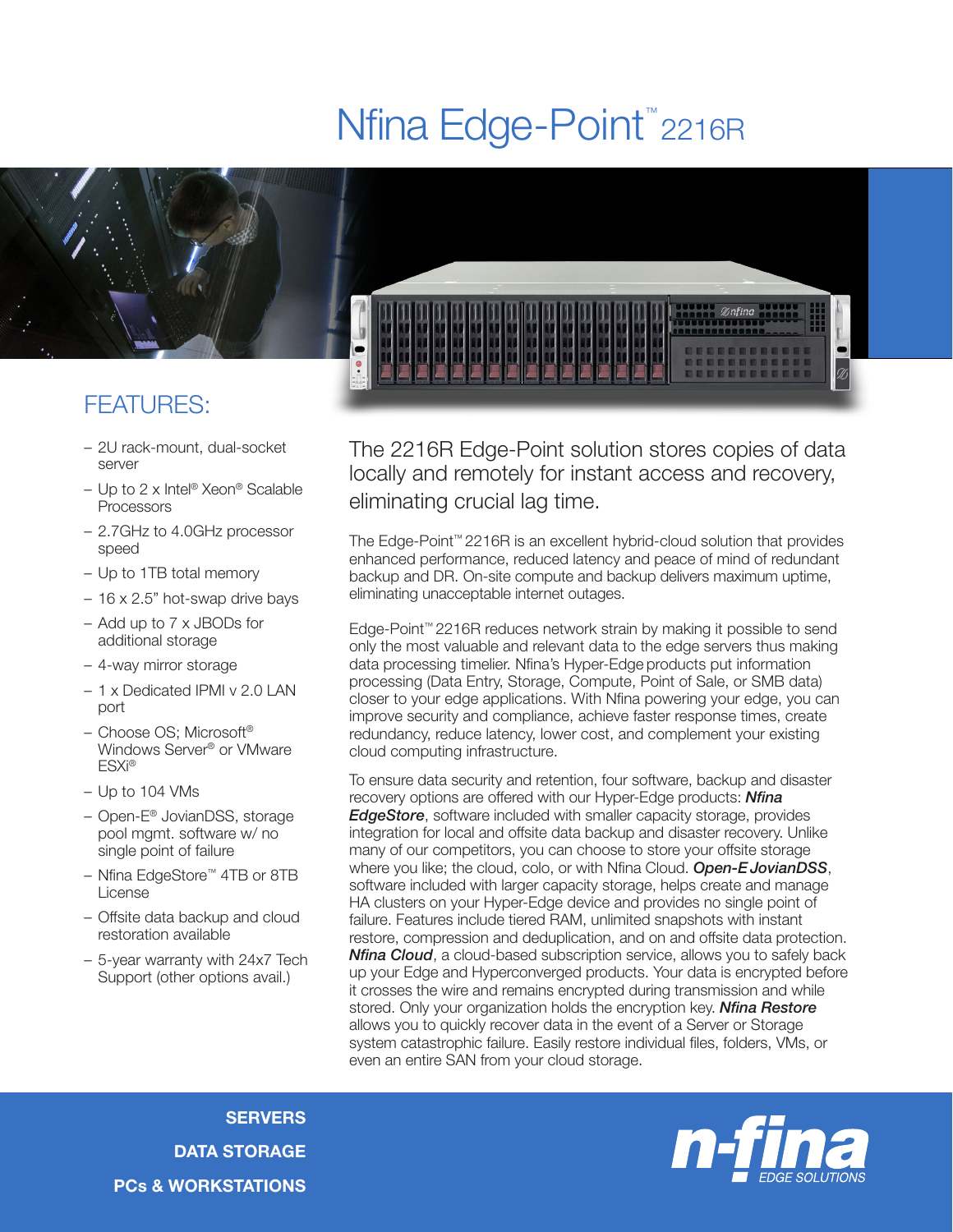## NFINA Edge-Point™ 2216R

| <b>SPECIFICATIONS</b>            |                                                                                                                                                                                                                                                                                                                                       |
|----------------------------------|---------------------------------------------------------------------------------------------------------------------------------------------------------------------------------------------------------------------------------------------------------------------------------------------------------------------------------------|
| Form Factor                      | Twin 2U rack-mount, 3.5" x 17.2" x 25.6"                                                                                                                                                                                                                                                                                              |
| <b>Operating Temperature</b>     | 10°C to 35°C (50°F to 95°F)                                                                                                                                                                                                                                                                                                           |
| Processors                       | 2nd Gen. Intel® Xeon® Scalable processors, up to 28 cores, 56 threads (per processor)                                                                                                                                                                                                                                                 |
| Processor Speed                  | Up to 2.7GHz to 4.0GHz                                                                                                                                                                                                                                                                                                                |
| CPU Cache                        | 39MB Intel® Smart Cache (per processor)                                                                                                                                                                                                                                                                                               |
| Socket                           | Dual Socket P (LGA 3647)                                                                                                                                                                                                                                                                                                              |
| Memory                           | 16 DIMM slots, ECC DDR4 2933 MHz<br>1TB max memory capacity                                                                                                                                                                                                                                                                           |
| <b>Drives</b>                    | 16 x 2.5" hot-swap drives<br>Supports: SSD/HDD drives<br>Up to 2 x boot drives: 1 x M.2 NVMe/SSD (2280), PCIe $-$ or $-$<br>2 x 2.5" SSDs (cannot mix drive type)<br>Add up to Seven 12 or 24 bay JBODs for additional storage                                                                                                        |
| Storage Controller               | 1 x 9305-16i + 1 x 9300-8e 12Gb/s SAS Host Bus Adapter                                                                                                                                                                                                                                                                                |
| <b>RAID</b>                      | 4-way mirroring                                                                                                                                                                                                                                                                                                                       |
| Remote Management                | IPMI 2.0, KVM over HTML5                                                                                                                                                                                                                                                                                                              |
| <b>TPM</b>                       | Version 2.0, optional                                                                                                                                                                                                                                                                                                                 |
| OS/Virtual Platform              | Microsoft <sup>®</sup> Windows Server <sup>®</sup> , Up to 104 VMs<br>VMware ESXi®, Up to 104 VMs                                                                                                                                                                                                                                     |
| Software Options                 | Microsoft <sup>®</sup> Windows Server <sup>®</sup> 2019, Microsoft <sup>®</sup> Windows 10 Pro<br>Microsoft <sup>®</sup> SQL Server, Microsoft <sup>®</sup> Exchange Server<br>VMware vSphere®, VMware vCenter®<br>Nfina EdgeStore™ 4TB, Nfina EdgeStore™ 8TB<br>Open-E <sup>®</sup> JovianDSS (depending on desired usable capacity) |
| Backup and Disaster Recovery     | Nfina Cloud - Secure cloud based data backup (monthy subscription required)<br>Nfina Restore - Data recovery from cloud storage (monthy subscription required)                                                                                                                                                                        |
| Input Voltage                    | 100-127V @ 7.5-9A, 50/60 Hz,<br>200-240V @ 5-6A, 50/60 Hz                                                                                                                                                                                                                                                                             |
| Power Supplies                   | Dual redundant hot-swap 1000W AC power supplies                                                                                                                                                                                                                                                                                       |
| <b>Regulatory Certifications</b> | UL or CSA Listed (USA and Canada), FCC Part 15 Subpart B (US), CE (Europe), EMC<br>EN 55032:2012/AC:2013 (Class A), AS/NZS CISPR 32:2013 (Class A) (Australia), VCC<br>32-1/2016.11                                                                                                                                                   |
| Warranty                         | 5 years (other options available)                                                                                                                                                                                                                                                                                                     |